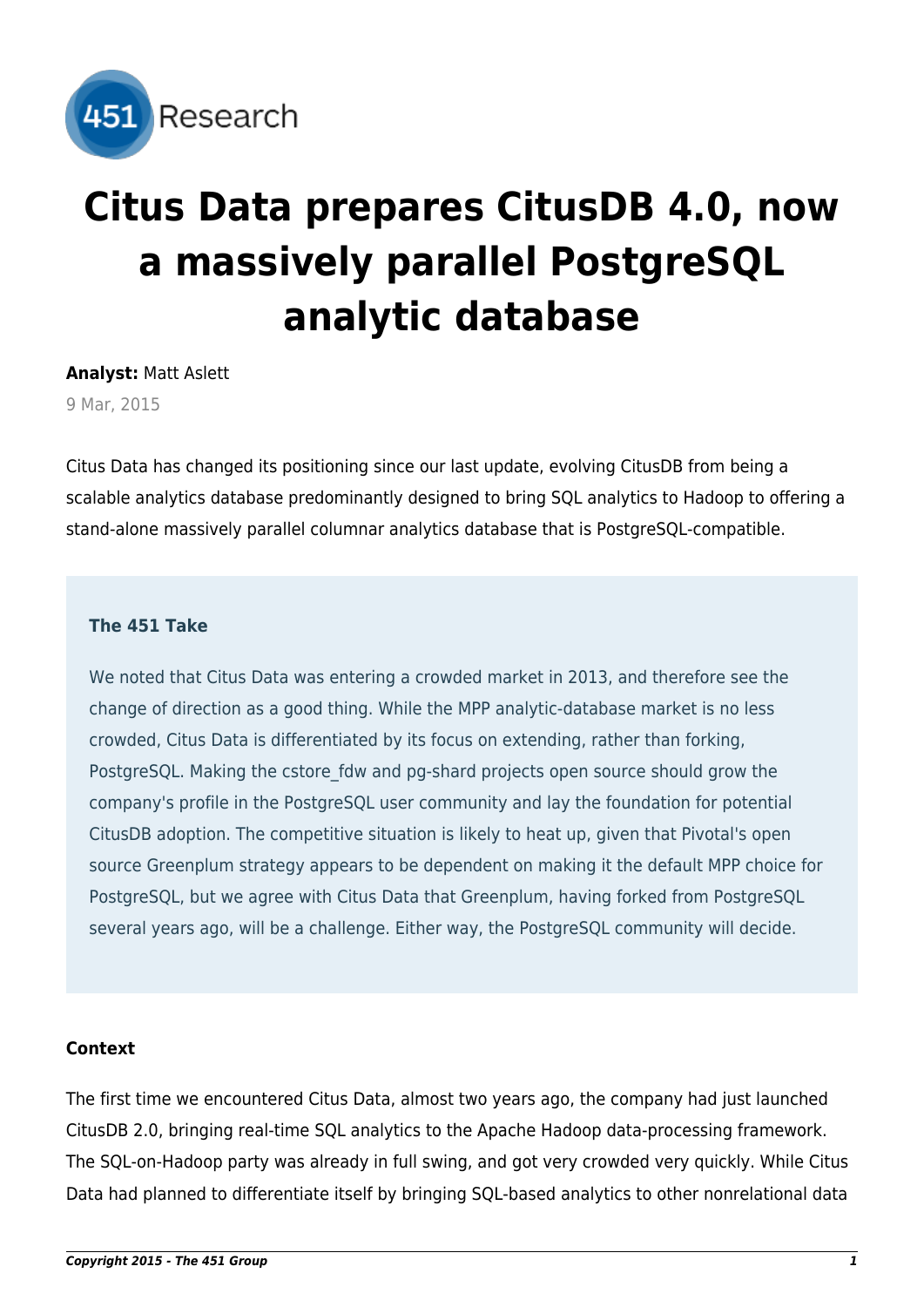platforms, including NoSQL databases, the company instead took a more radical change of direction, turning CitusDB into a stand-alone PostgreSOL-compatible massively parallel columnar analytics database.

CitusDB 2.0 was already based on PostgreSQL – colocating the open source database on each node in a distributed Hadoop cluster and taking advantage of PostgreSQL's foreign data wrapper technology to query data in HDFS via the local query execution – and Citus Data added its own intellectual property in terms of distributed and local query-planner and distributed and local query-execution capabilities. The company has now brought that distributed approach to PostgreSQL with a fully parallelized architecture, transparent sharding and the ability to create columnar tables alongside PostgreSQL's existing row-based architecture.

Several companies have used PostgreSQL as the basis for commercial analytic databases in the past (for example, Netezza, ParAccel, Greenplum and Aster Data were all based on PostgreSQL to some degree), but while those were all forks of the PostgreSQL codebase, Citus Data insists that its approach is better described as extending PostgreSQL, taking advantage of the extensible architecture that was introduced with PostgreSOL 9.1. The result is that CitusDB is fully compatible with other PostgreSQL extensions, such as PostGIS.

Additionally, Citus Data made the code behind its column store and transparent sharding capabilities available as open source projects in April and December 2014, respectively, so PostgreSQL users are able to use cstore fdw and pg-shard projects to add columnar tables and horizontal scalability to the open source database. In addition to horizontal scaling, pg-shard supports real-time inserts and updates across multiple nodes, enabling PostgreSQL to be used for real-time analytics as well as operational workloads. What Citus Data will add with the forthcoming CitusDB 4.0 is the combination of cstore fdw and pg-shard with its own massively parallel multi-node, multi-core architecture; built-in replication; and high availability. CitusDB 4.0 is based on PostgreSQL 9.4 and is due to be generally available at the end of March.

CitusDB itself is not open source, but is free up to six nodes, after which it is licensed per node with additional paid-for support services. The company has fewer than 10 paying customers at this stage, but reports good interest for use cases in areas such as network analytics, retail, logistics and mobile analytics, as well as ad-tech and security. The sweet spot is essentially a use case that involves a large volume of machine-generated data, but a human user looking for sub-second query response.

The company now has 15 employees, compared with fewer than 10 in April 2013, and continues to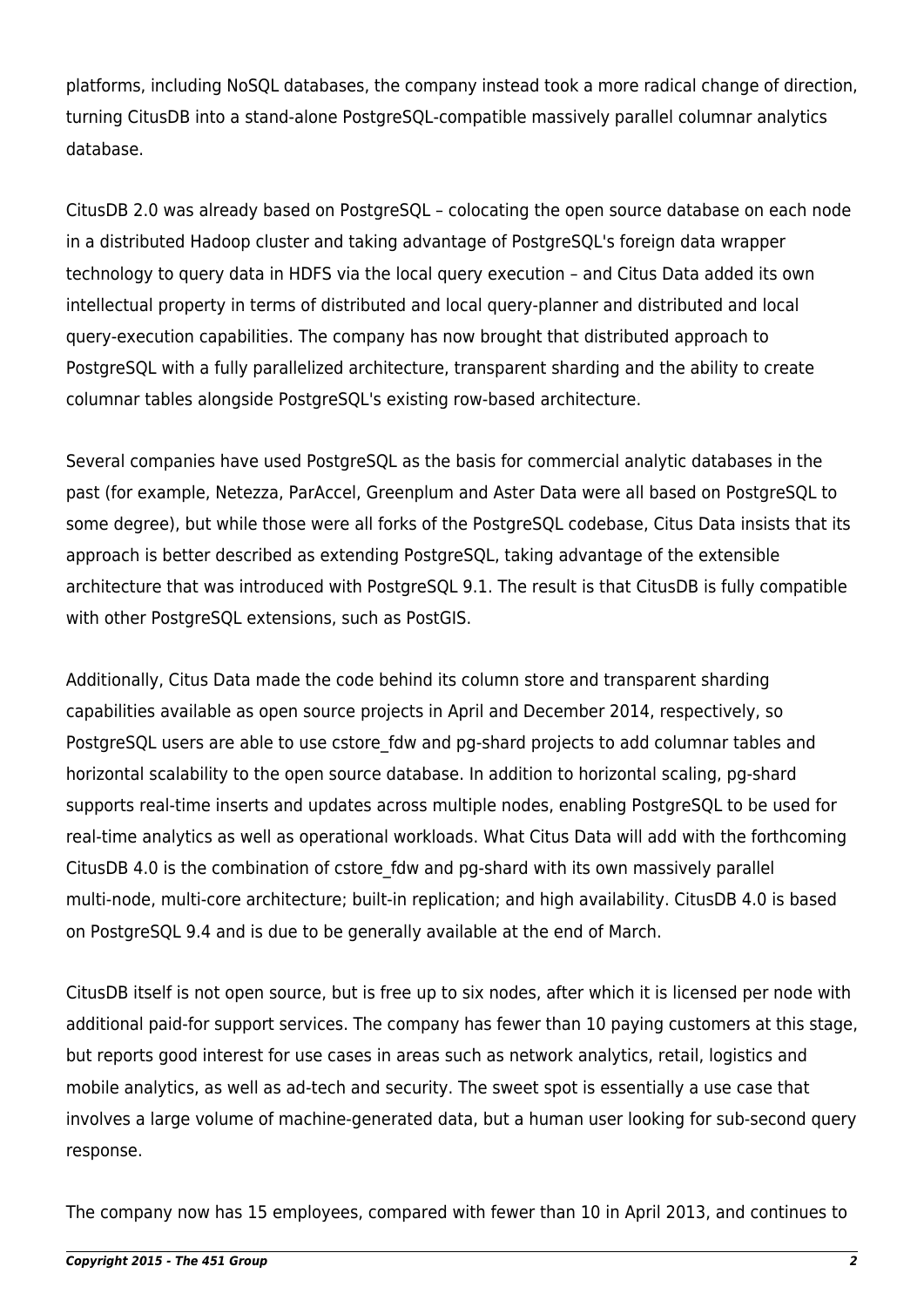be led by its founders, Umur Cubukcu (former director of business development at supply chain vendor TrueDemand Software), Ozgun Erdogan and Sumedh Pathak (both formerly at Amazon). Citus Data had planned to take a series A funding round in late 2013, but ended up extending its seed funding round from \$1.6m to closer to \$5m and adding Bullpen Capital to a list of seed investors that already included Data Collective, Trinity Ventures, SV Angel and Digital Garage. Another interesting addition to the company: in July 2014, PostgreSQL core contributor Josh Berkus joined Citus Data's executive board.

# **Competition**

In its initial guise, the company was competing against Cloudera's Impala and Pivotal's HAWQ, but that space got very crowded very quickly, and every Hadoop and database vendor now seems to offer its own take on SQL-on-Hadoop. As such, Citus Data's change of direction seems like a wise move, although the analytic-database market is also crowded, and dominated by the likes of Oracle, IBM, Microsoft, Teradata and SAP.

Given its focus on PostgreSQL, Citus Data's closest competition can be expected to come from other approaches to adding massively parallel processing to PostgreSQL. The company itself mentions the Postgres-XL project, which was launched by TransLattice in May 2014 and is based on the [technology it acquired](http://451research.com/report-short?entityId=78975) along with StormDB in late 2013, although Citus Data maintains that it rarely actually encounters it in competitive bake-offs.

Additionally, Pivotal recently announced plans to open-source its Greenplum MPP database, which was originally based on PostgreSQL. [As we have noted](http://451research.com/report-short?entityId=84363), Pivotal is hopeful that the PostgreSQL community will embrace Greenplum's massively parallel architecture as a next major milestone in the development of PostgreSQL itself. Citus Data is somewhat skeptical about its chances, noting that Greenplum forked off from PostgreSQL several years ago, and may prove difficult to reintegrate. Nevertheless, the company does expect to see Pivotal Greenplum in competitive situations along with other MPP databases, such as HP's Vertica, Teradata's Aster Database and Amazon Web Services' Redshift service.

# **SWOT Analysis**

Citus Data's founders have proven experience in distributed data management and cutting-edge distributed systems design.

#### **Opportunities Threats**

#### **Strengths Weaknesses**

The company has moved from one crowded space to another, although its focus on extending PostgreSQL, rather than forking it, should give it an installed base to target.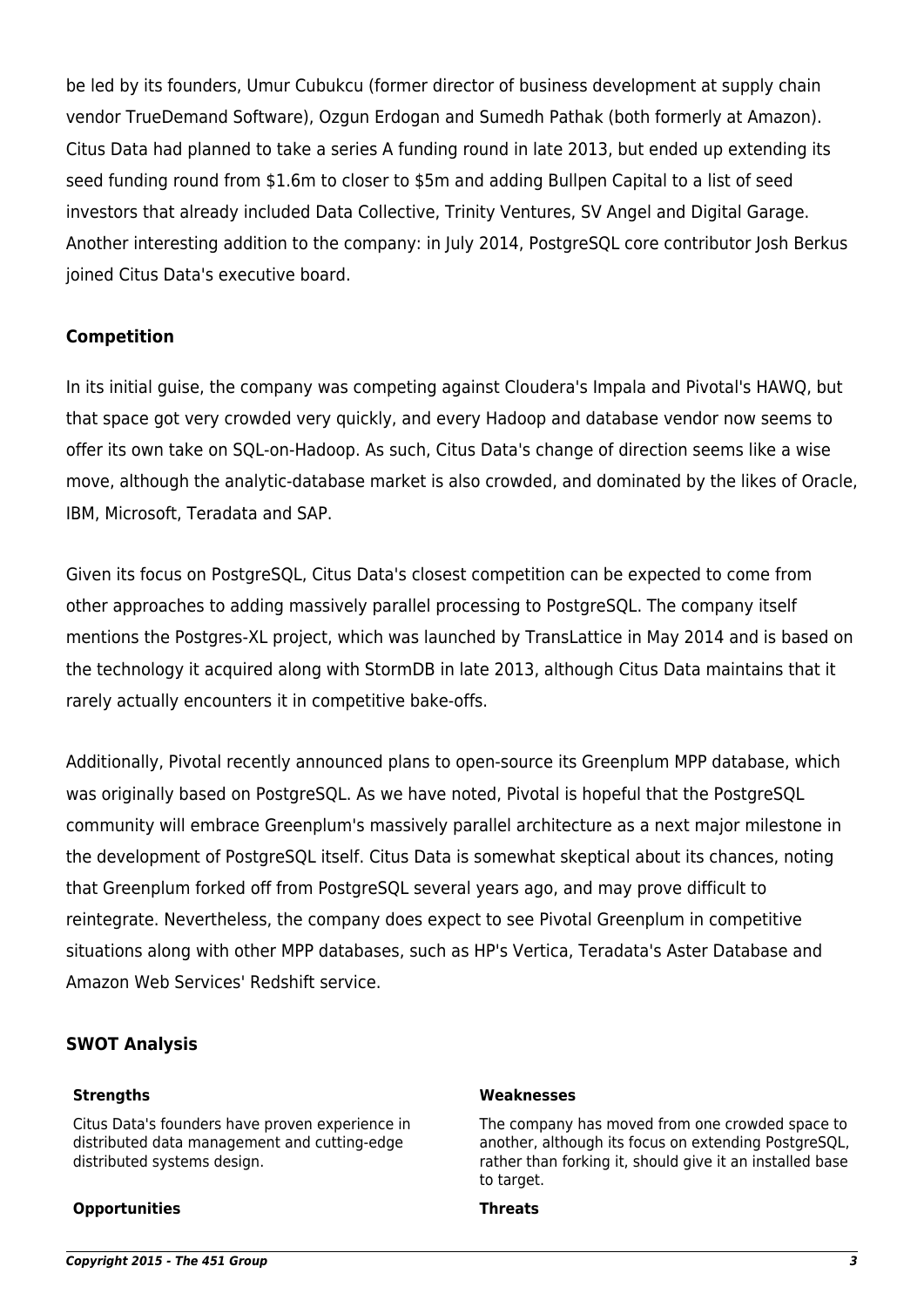Making the cstore\_fdw and pg-shard projects open source should grow the company's profile in the PostgreSQL user community and lay the foundation for potential CitusDB adoption.

Pivotal's open source Greenplum strategy appears to be dependent on making it the default MPP choice for PostgreSQL, which could overshadow CitusDB.